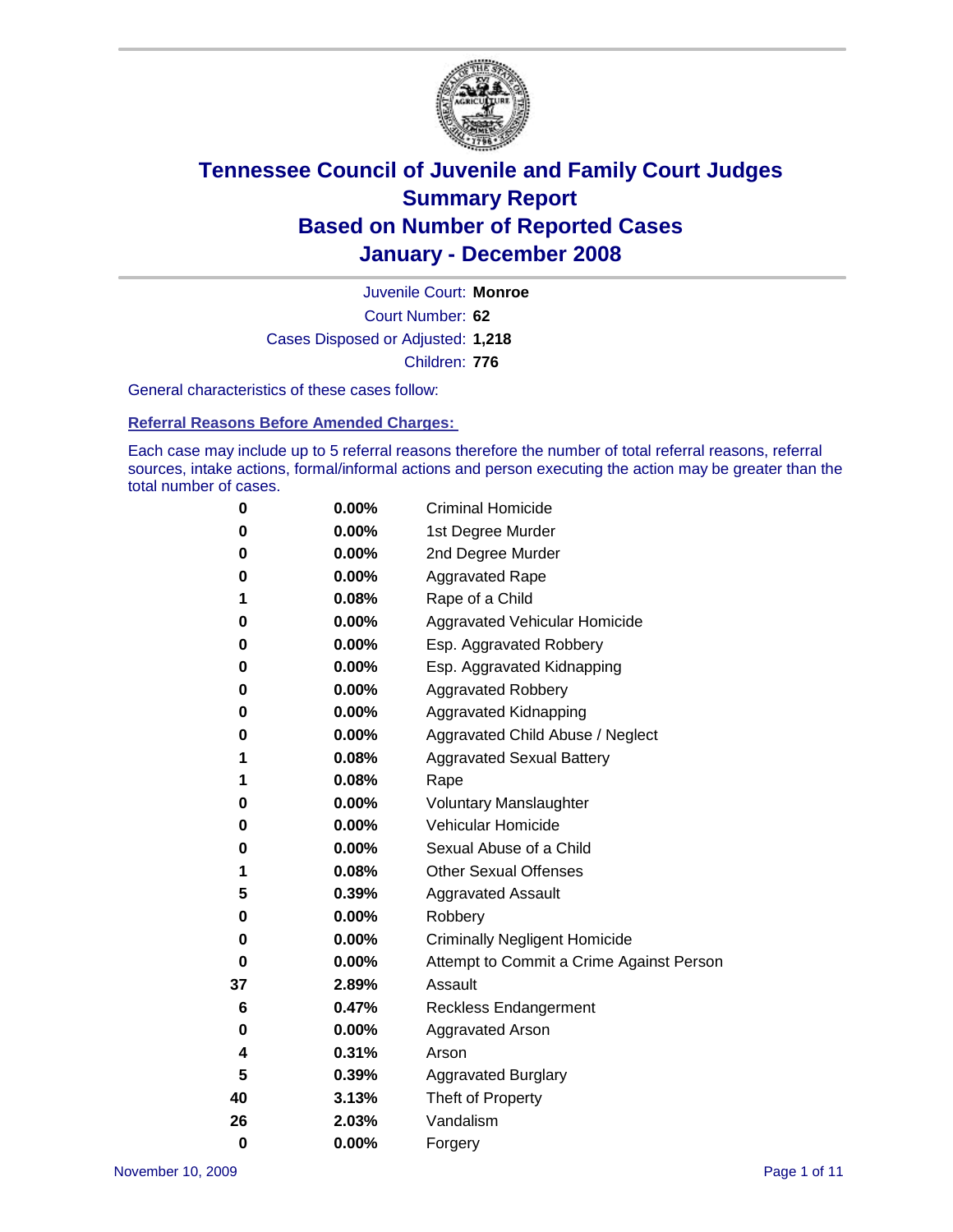

Court Number: **62** Juvenile Court: **Monroe** Cases Disposed or Adjusted: **1,218** Children: **776**

#### **Referral Reasons Before Amended Charges:**

Each case may include up to 5 referral reasons therefore the number of total referral reasons, referral sources, intake actions, formal/informal actions and person executing the action may be greater than the total number of cases.

| 0            | 0.00%    | <b>Worthless Checks</b>                                     |
|--------------|----------|-------------------------------------------------------------|
| 0            | 0.00%    | Illegal Possession / Fraudulent Use of Credit / Debit Cards |
| 11           | 0.86%    | <b>Burglary</b>                                             |
| 0            | $0.00\%$ | Unauthorized Use of a Vehicle                               |
| 1            | 0.08%    | <b>Cruelty to Animals</b>                                   |
| 2            | 0.16%    | Sale of Controlled Substances                               |
| 29           | 2.27%    | <b>Other Drug Offenses</b>                                  |
| $\mathbf{2}$ | 0.16%    | Possession of Controlled Substances                         |
| 0            | 0.00%    | <b>Criminal Attempt</b>                                     |
| 1            | 0.08%    | Carrying Weapons on School Property                         |
| 0            | 0.00%    | Unlawful Carrying / Possession of a Weapon                  |
| 0            | 0.00%    | <b>Evading Arrest</b>                                       |
| 0            | 0.00%    | Escape                                                      |
| 1            | 0.08%    | Driving Under Influence (DUI)                               |
| 22           | 1.72%    | Possession / Consumption of Alcohol                         |
| 5            | 0.39%    | Resisting Stop, Frisk, Halt, Arrest or Search               |
| 3            | 0.23%    | <b>Aggravated Criminal Trespass</b>                         |
| 3            | 0.23%    | Harassment                                                  |
| 0            | 0.00%    | Failure to Appear                                           |
| 1            | 0.08%    | Filing a False Police Report                                |
| 1            | 0.08%    | Criminal Impersonation                                      |
| 46           | 3.60%    | <b>Disorderly Conduct</b>                                   |
| 3            | 0.23%    | <b>Criminal Trespass</b>                                    |
| 4            | 0.31%    | <b>Public Intoxication</b>                                  |
| 0            | 0.00%    | Gambling                                                    |
| 16           | 1.25%    | Traffic                                                     |
| 0            | 0.00%    | Local Ordinances                                            |
| 1            | 0.08%    | Violation of Wildlife Regulations                           |
| 3            | 0.23%    | Contempt of Court                                           |
| 27           | 2.11%    | Violation of Probation                                      |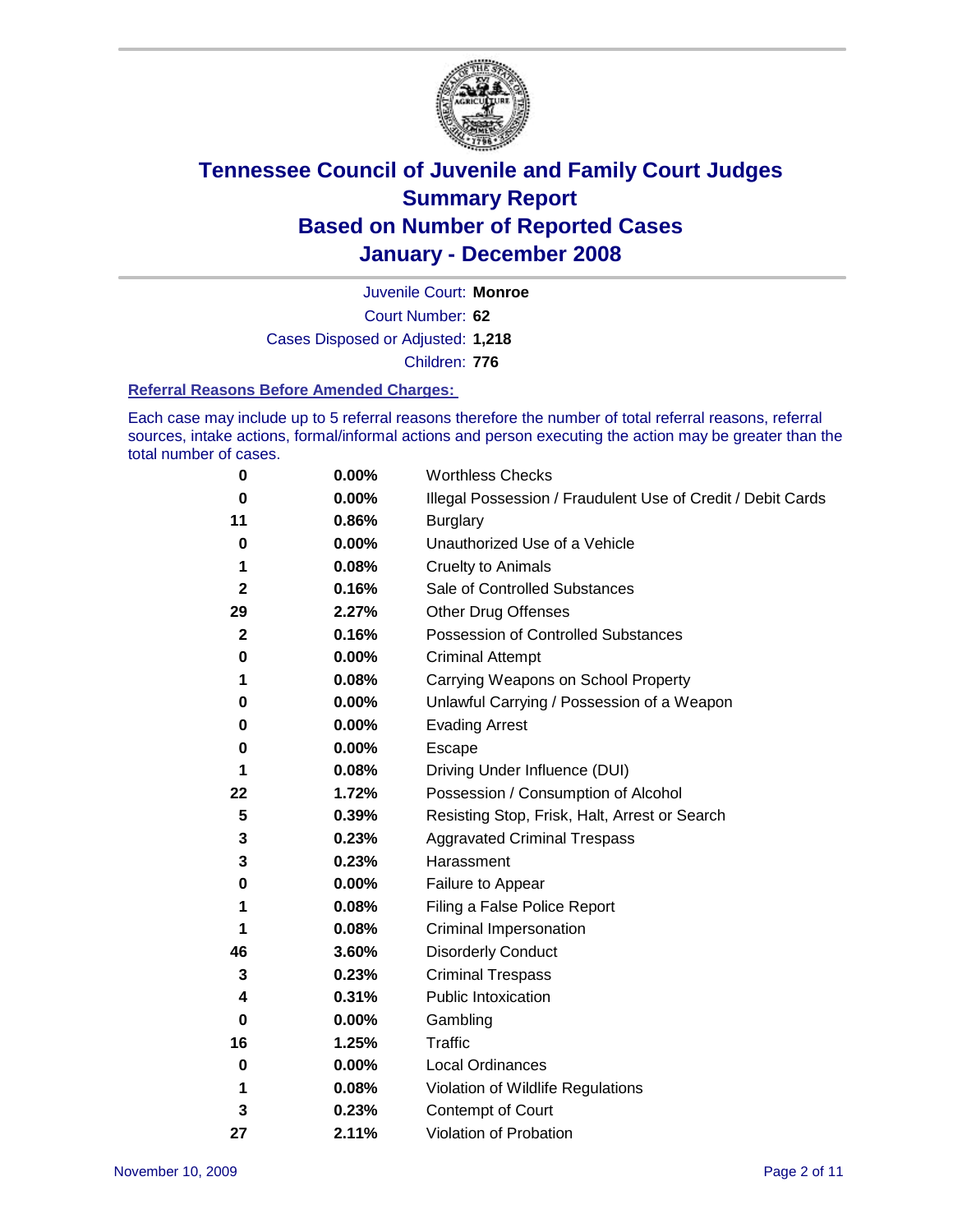

Court Number: **62** Juvenile Court: **Monroe** Cases Disposed or Adjusted: **1,218** Children: **776**

#### **Referral Reasons Before Amended Charges:**

Each case may include up to 5 referral reasons therefore the number of total referral reasons, referral sources, intake actions, formal/informal actions and person executing the action may be greater than the total number of cases.

| 0            | 0.00%   | Violation of Aftercare                 |
|--------------|---------|----------------------------------------|
| 13           | 1.02%   | <b>Unruly Behavior</b>                 |
| 93           | 7.27%   | Truancy                                |
| 9            | 0.70%   | In-State Runaway                       |
| $\mathbf 0$  | 0.00%   | Out-of-State Runaway                   |
| 14           | 1.09%   | Possession of Tobacco Products         |
| 0            | 0.00%   | Violation of a Valid Court Order       |
| $\bf{0}$     | 0.00%   | Violation of Curfew                    |
| 0            | 0.00%   | <b>Sexually Abused Child</b>           |
| 3            | 0.23%   | <b>Physically Abused Child</b>         |
| 63           | 4.93%   | Dependency / Neglect                   |
| $\mathbf{2}$ | 0.16%   | <b>Termination of Parental Rights</b>  |
| 0            | 0.00%   | <b>Violation of Pretrial Diversion</b> |
| 0            | 0.00%   | Violation of Informal Adjustment       |
| 39           | 3.05%   | <b>Judicial Review</b>                 |
| 0            | 0.00%   | <b>Administrative Review</b>           |
| 121          | 9.46%   | <b>Foster Care Review</b>              |
| 98           | 7.66%   | Custody                                |
| 27           | 2.11%   | Visitation                             |
| 53           | 4.14%   | Paternity / Legitimation               |
| 364          | 28.46%  | <b>Child Support</b>                   |
| 0            | 0.00%   | <b>Request for Medical Treatment</b>   |
| 0            | 0.00%   | <b>Consent to Marry</b>                |
| 71           | 5.55%   | Other                                  |
| 1,279        | 100.00% | <b>Total Referrals</b>                 |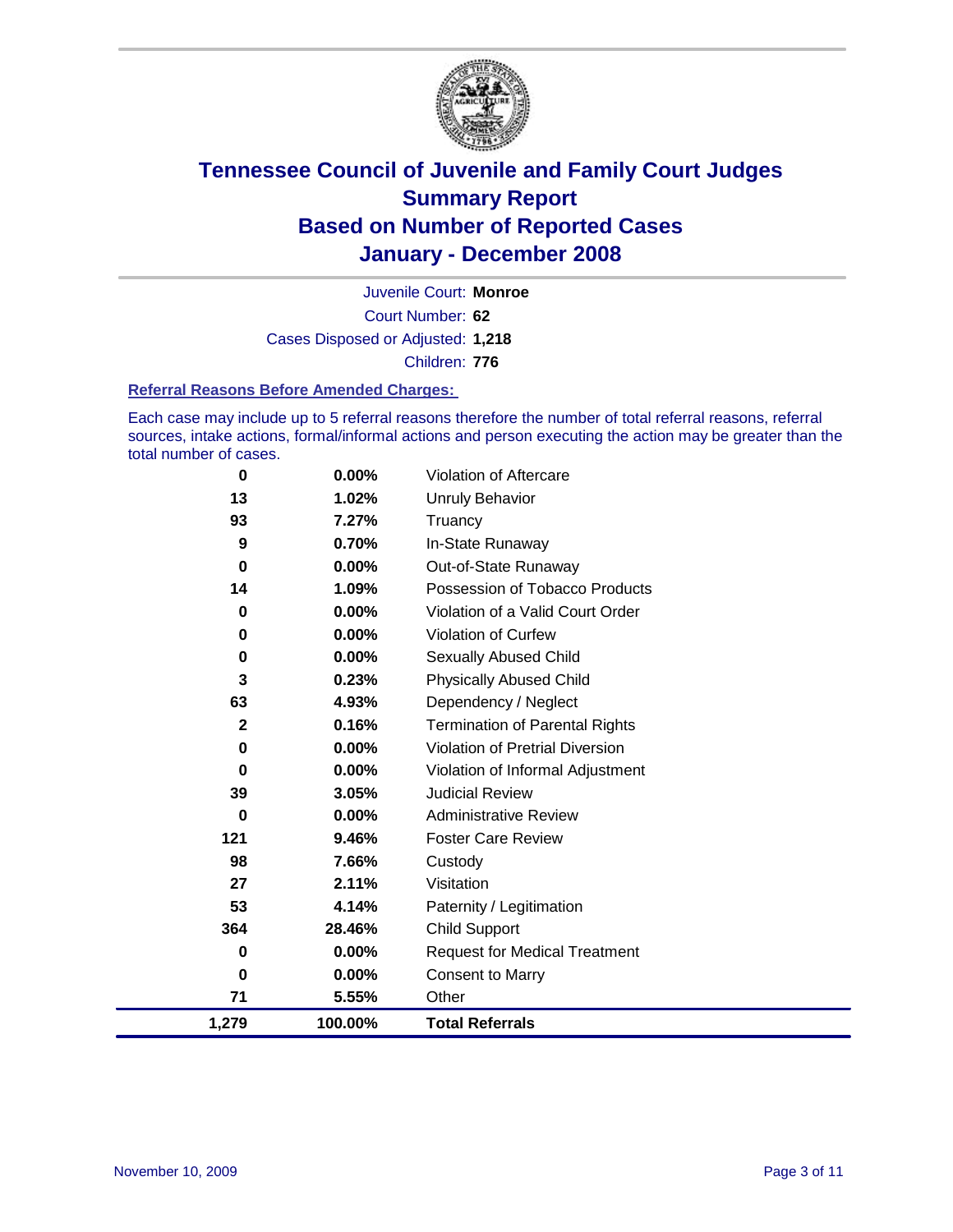

|                            |                                   | Juvenile Court: Monroe |
|----------------------------|-----------------------------------|------------------------|
|                            |                                   | Court Number: 62       |
|                            | Cases Disposed or Adjusted: 1,218 |                        |
|                            |                                   | Children: 776          |
| <b>Referral Sources: 1</b> |                                   |                        |
| 293                        | 22.91%                            | Law Enforcement        |
| 23                         | 1.80%                             | Parents                |
| 20                         | 1.56%                             | <b>Relatives</b>       |
| 388                        | 30.34%                            | Self                   |
| 91                         | 7.11%                             | School                 |
| 0                          | $0.00\%$                          | <b>CSA</b>             |
| 281                        | 21.97%                            | <b>DCS</b>             |
| 112                        | 876%                              | Other State Denartment |

| 1,279    | 100.00% | <b>Total Referral Sources</b>     |
|----------|---------|-----------------------------------|
| 3        | 0.23%   | Other                             |
| 0        | 0.00%   | Unknown                           |
| 0        | 0.00%   | Hospital                          |
| 1        | 0.08%   | Child & Parent                    |
| 15       | 1.17%   | Victim                            |
| 11       | 0.86%   | <b>Other Court</b>                |
| 0        | 0.00%   | Social Agency                     |
| 31       | 2.42%   | <b>Court Staff</b>                |
| 10       | 0.78%   | <b>District Attorney's Office</b> |
| 112      | 8.76%   | <b>Other State Department</b>     |
| 281      | 21.97%  | <b>DCS</b>                        |
| $\bf{0}$ | 0.00%   | <b>CSA</b>                        |
| 91       | 7.11%   | School                            |
| 388      | 30.34%  | Self                              |
| ∼∽       | vv,v    | 1 1 0 1 0 1 1 1 0 0 0             |

### **Age of Child at Referral: 2**

| 776 | 100.00%  | <b>Total Child Count</b> |  |
|-----|----------|--------------------------|--|
| 0   | $0.00\%$ | Unknown                  |  |
| 11  | 1.42%    | Ages 19 and Over         |  |
| 107 | 13.79%   | Ages 17 through 18       |  |
| 181 | 23.32%   | Ages 15 through 16       |  |
| 102 | 13.14%   | Ages 13 through 14       |  |
| 41  | 5.28%    | Ages 11 through 12       |  |
| 334 | 43.04%   | Ages 10 and Under        |  |
|     |          |                          |  |

<sup>1</sup> If different than number of Referral Reasons (1279), verify accuracy of your court's data.

<sup>2</sup> One child could be counted in multiple categories, verify accuracy of your court's data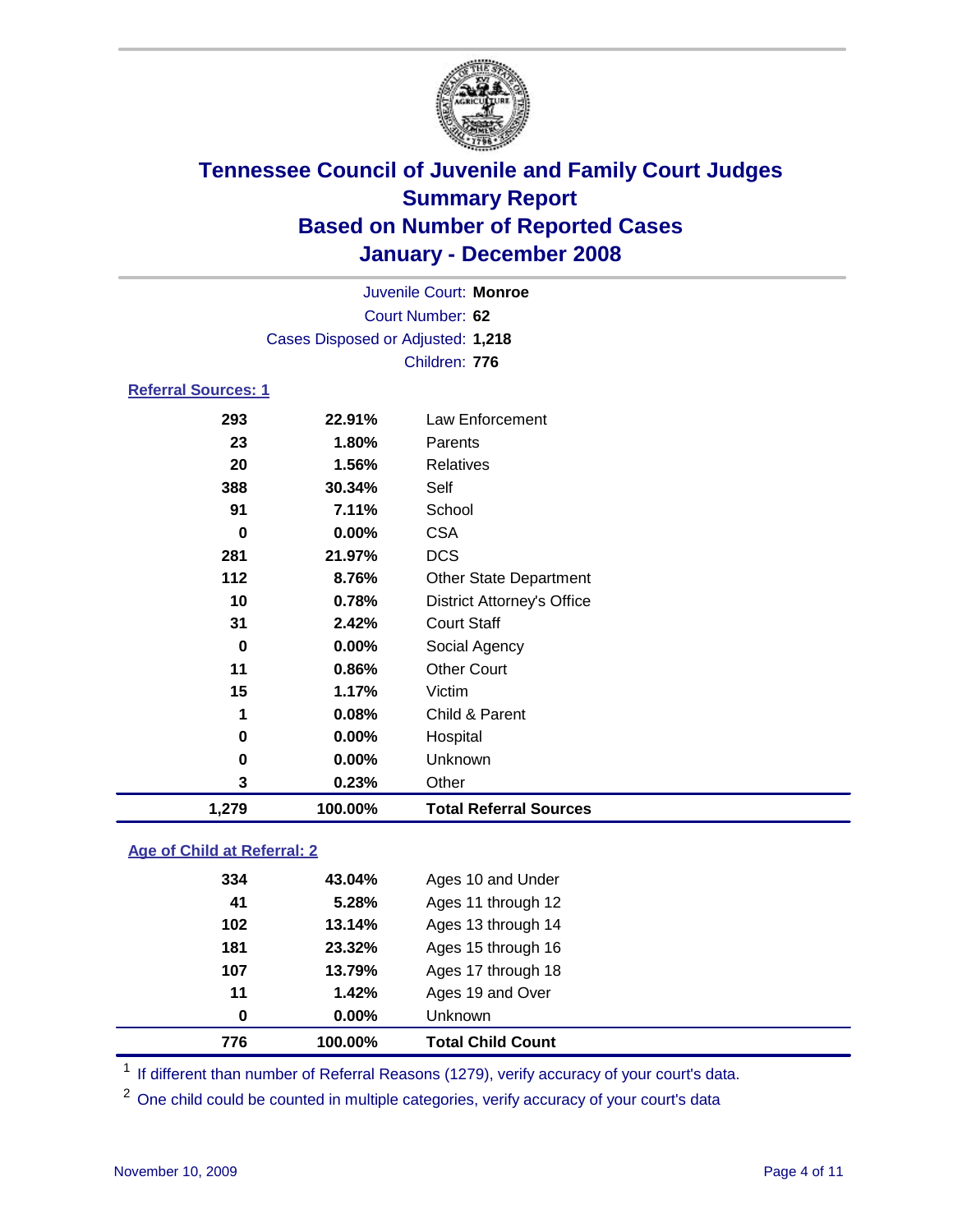

|                                         |                                   | Juvenile Court: Monroe   |
|-----------------------------------------|-----------------------------------|--------------------------|
|                                         |                                   | Court Number: 62         |
|                                         | Cases Disposed or Adjusted: 1,218 |                          |
|                                         |                                   | Children: 776            |
| Sex of Child: 1                         |                                   |                          |
| 450                                     | 57.99%                            | Male                     |
| 326                                     | 42.01%                            | Female                   |
| $\mathbf 0$                             | 0.00%                             | Unknown                  |
| 776                                     | 100.00%                           | <b>Total Child Count</b> |
| Race of Child: 1                        |                                   |                          |
| 723                                     | 93.17%                            | White                    |
| 16                                      | 2.06%                             | African American         |
| $\bf{0}$                                | 0.00%                             | Native American          |
| 1                                       | 0.13%                             | Asian                    |
| 22                                      | 2.84%                             | Mixed                    |
| 14                                      | 1.80%                             | Unknown                  |
| 776                                     | 100.00%                           | <b>Total Child Count</b> |
| <b>Hispanic Origin: 1</b>               |                                   |                          |
| 19                                      | 2.45%                             | Yes                      |
| 757                                     | 97.55%                            | No                       |
| $\bf{0}$                                | 0.00%                             | Unknown                  |
| 776                                     | 100.00%                           | <b>Total Child Count</b> |
| <b>School Enrollment of Children: 1</b> |                                   |                          |
| 529                                     | 68.17%                            | Yes                      |
| 240                                     | 30.93%                            | <b>No</b>                |
| $\overline{7}$                          | 0.90%                             | Unknown                  |
| 776                                     | 100.00%                           | <b>Total Child Count</b> |

One child could be counted in multiple categories, verify accuracy of your court's data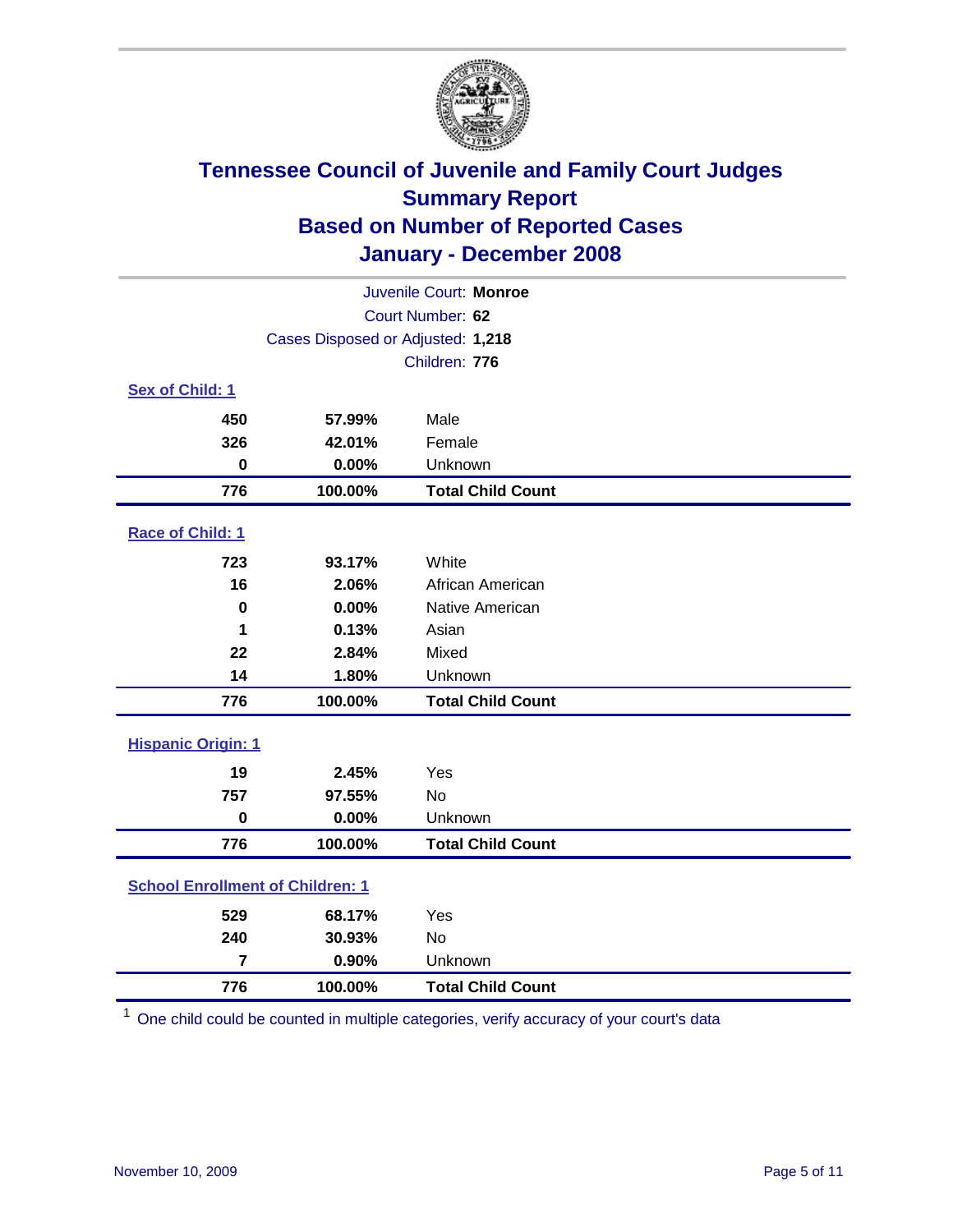

Court Number: **62** Juvenile Court: **Monroe** Cases Disposed or Adjusted: **1,218** Children: **776**

#### **Living Arrangement of Child at Time of Referral: 1**

| 776 | 100.00%  | <b>Total Child Count</b>     |
|-----|----------|------------------------------|
| 7   | 0.90%    | Other                        |
| 105 | 13.53%   | Unknown                      |
| 0   | $0.00\%$ | Independent                  |
| 0   | $0.00\%$ | In an Institution            |
| 10  | 1.29%    | In a Residential Center      |
| 4   | 0.52%    | In a Group Home              |
| 52  | 6.70%    | With Foster Family           |
| 8   | 1.03%    | <b>With Adoptive Parents</b> |
| 110 | 14.18%   | <b>With Relatives</b>        |
| 48  | 6.19%    | <b>With Father</b>           |
| 333 | 42.91%   | <b>With Mother</b>           |
| 19  | 2.45%    | With Mother and Stepfather   |
| 8   | $1.03\%$ | With Father and Stepmother   |
| 72  | 9.28%    | With Both Biological Parents |
|     |          |                              |

#### **Type of Detention: 2**

| 1.218 | 100.00%  | <b>Total Detention Count</b> |  |
|-------|----------|------------------------------|--|
| 1     | 0.08%    | Other                        |  |
| 1,203 | 98.77%   | Does Not Apply               |  |
| 0     | $0.00\%$ | <b>Unknown</b>               |  |
| 1     | 0.08%    | <b>Psychiatric Hospital</b>  |  |
| 0     | 0.00%    | Jail - No Separation         |  |
| 0     | $0.00\%$ | Jail - Partial Separation    |  |
| 0     | $0.00\%$ | Jail - Complete Separation   |  |
| 13    | 1.07%    | Juvenile Detention Facility  |  |
| 0     | $0.00\%$ | Non-Secure Placement         |  |
|       |          |                              |  |

<sup>1</sup> One child could be counted in multiple categories, verify accuracy of your court's data

<sup>2</sup> If different than number of Cases (1218) verify accuracy of your court's data.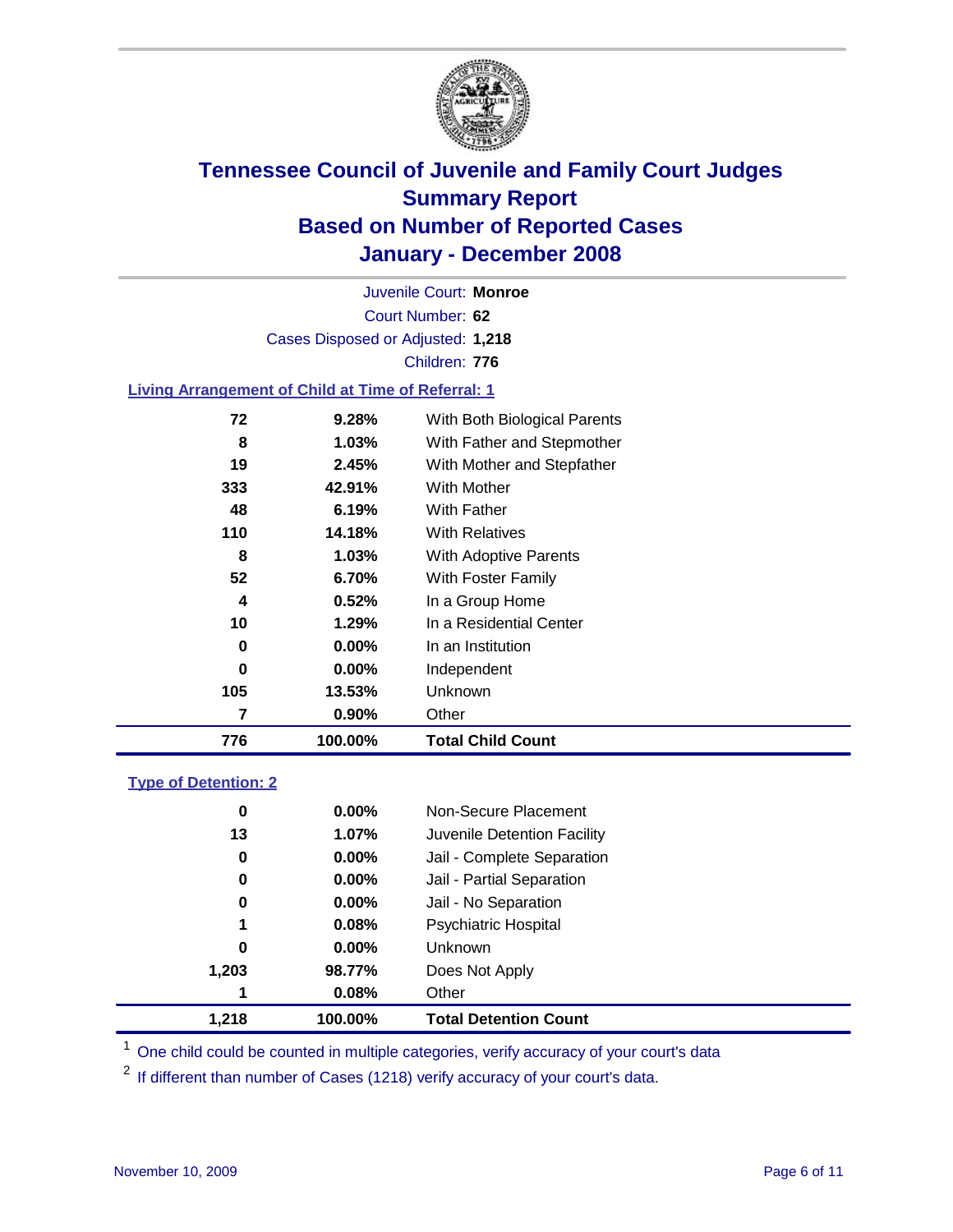

|                                                    |                                   | Juvenile Court: Monroe               |
|----------------------------------------------------|-----------------------------------|--------------------------------------|
|                                                    |                                   | Court Number: 62                     |
|                                                    | Cases Disposed or Adjusted: 1,218 |                                      |
|                                                    |                                   | Children: 776                        |
| <b>Placement After Secure Detention Hearing: 1</b> |                                   |                                      |
| 7                                                  | 0.57%                             | Returned to Prior Living Arrangement |
| $\mathbf{2}$                                       | 0.16%                             | Juvenile Detention Facility          |
| $\bf{0}$                                           | 0.00%                             | Jail                                 |
| $\mathbf 2$                                        | 0.16%                             | Shelter / Group Home                 |
| 1                                                  | 0.08%                             | <b>Foster Family Home</b>            |
| $\mathbf{2}$                                       | 0.16%                             | <b>Psychiatric Hospital</b>          |
| 0                                                  | 0.00%                             | Unknown                              |
| 1,204                                              | 98.85%                            | Does Not Apply                       |
| 0                                                  | 0.00%                             | Other                                |
| 1,218                                              | 100.00%                           | <b>Total Placement Count</b>         |
|                                                    |                                   |                                      |
| <b>Intake Actions: 2</b>                           |                                   |                                      |
| 847                                                | 66.22%                            | <b>Petition Filed</b>                |
| 77                                                 | 6.02%                             | <b>Motion Filed</b>                  |
| $\bf{0}$                                           | 0.00%                             | <b>Citation Processed</b>            |
| 0                                                  | 0.00%                             | Notification of Paternity Processed  |
| 272                                                | 21.27%                            | Scheduling of Judicial Review        |
| $\bf{0}$                                           | 0.00%                             | Scheduling of Administrative Review  |
| 71                                                 | 5.55%                             | Scheduling of Foster Care Review     |
| 0                                                  | 0.00%                             | Unknown                              |
| $\bf{0}$                                           | 0.00%                             | Does Not Apply                       |
| 12                                                 | 0.94%                             | Other                                |
| 1,279                                              | 100.00%                           | <b>Total Intake Count</b>            |

<sup>1</sup> If different than number of Cases (1218) verify accuracy of your court's data.

<sup>2</sup> If different than number of Referral Reasons (1279), verify accuracy of your court's data.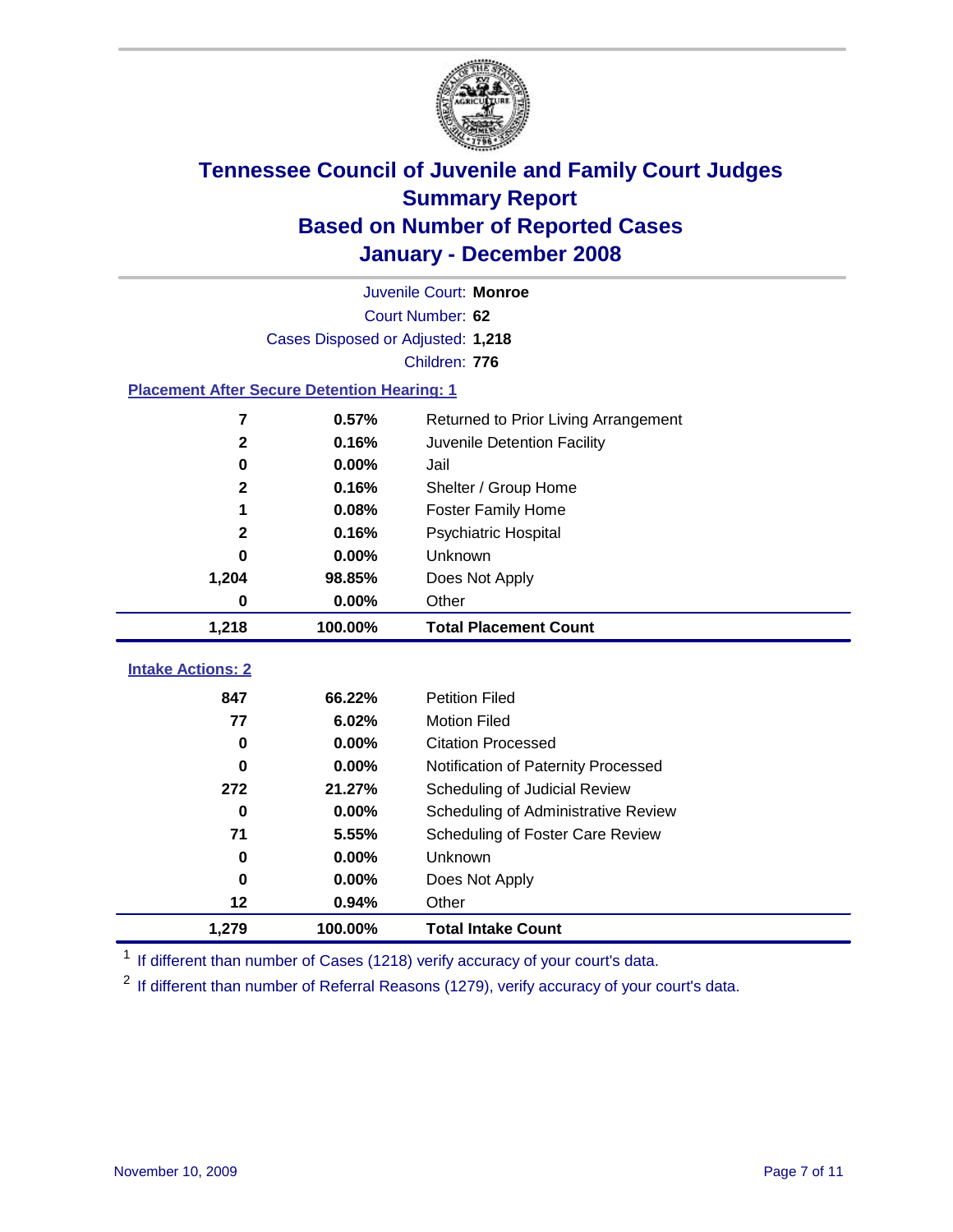

Court Number: **62** Juvenile Court: **Monroe** Cases Disposed or Adjusted: **1,218** Children: **776**

#### **Last Grade Completed by Child: 1**

| 776          | 100.00% | <b>Total Child Count</b> |
|--------------|---------|--------------------------|
| $\bf{0}$     | 0.00%   | Other                    |
| 394          | 50.77%  | Unknown                  |
| 221          | 28.48%  | Never Attended School    |
| 1            | 0.13%   | Graduated                |
| 3            | 0.39%   | <b>GED</b>               |
| 0            | 0.00%   | Non-Graded Special Ed    |
| $\mathbf{2}$ | 0.26%   | 12th Grade               |
| 18           | 2.32%   | 11th Grade               |
| 32           | 4.12%   | 10th Grade               |
| 39           | 5.03%   | 9th Grade                |
| 36           | 4.64%   | 8th Grade                |
| 18           | 2.32%   | 7th Grade                |
| 5            | 0.64%   | 6th Grade                |
| 4            | 0.52%   | 5th Grade                |
| 1            | 0.13%   | 4th Grade                |
| 0            | 0.00%   | 3rd Grade                |
| 0            | 0.00%   | 2nd Grade                |
| $\mathbf 2$  | 0.26%   | 1st Grade                |
| 0            | 0.00%   | Kindergarten             |
| 0            | 0.00%   | Preschool                |
| 0            | 0.00%   | Too Young for School     |

### **Enrolled in Special Education: 1**

| 376<br>48.45%<br>Unknown |
|--------------------------|
| 375<br>48.32%<br>No      |
| 25<br>Yes<br>$3.22\%$    |

One child could be counted in multiple categories, verify accuracy of your court's data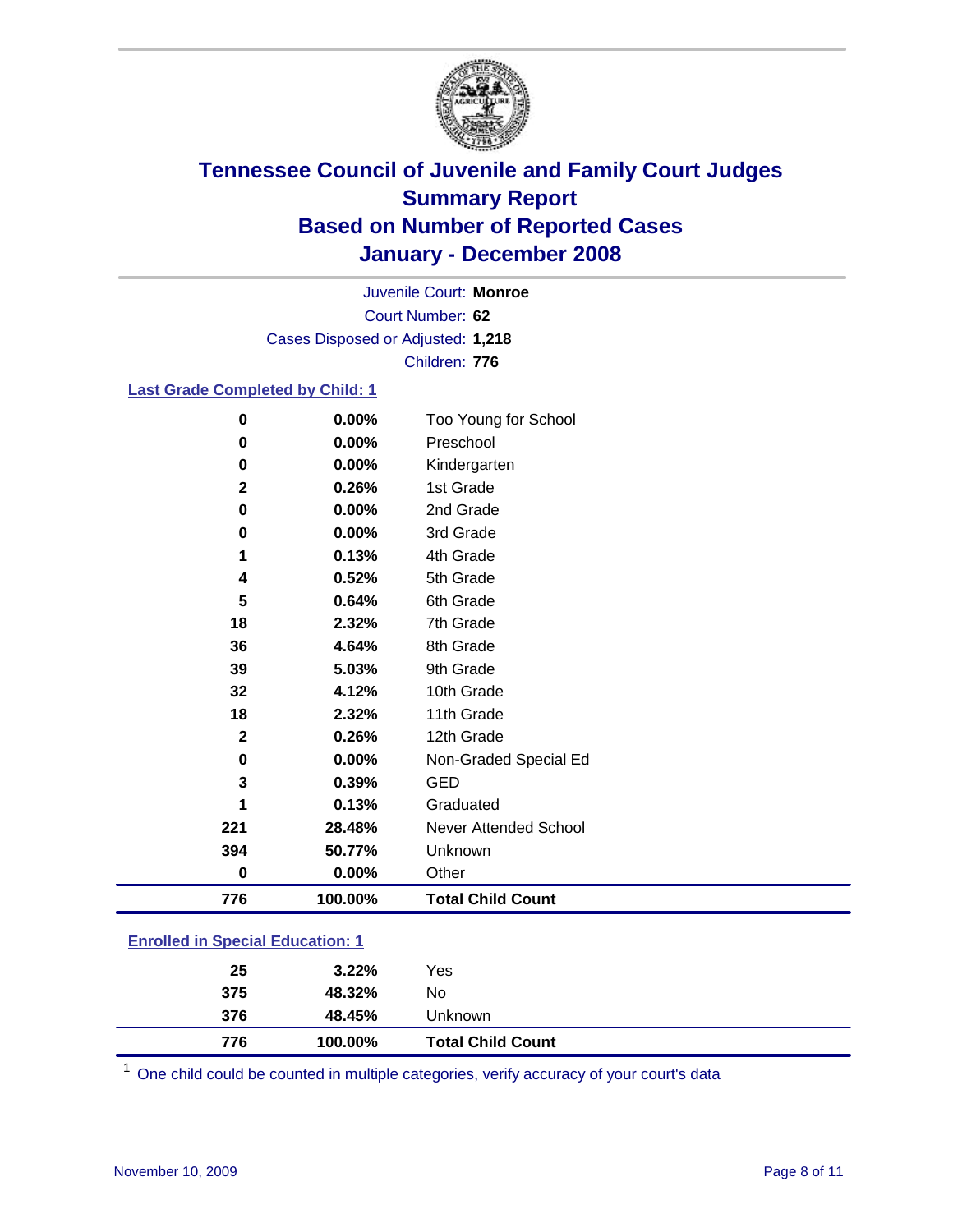

|                              |                                   | Juvenile Court: Monroe    |  |
|------------------------------|-----------------------------------|---------------------------|--|
|                              | Court Number: 62                  |                           |  |
|                              | Cases Disposed or Adjusted: 1,218 |                           |  |
|                              |                                   | Children: 776             |  |
| <b>Action Executed By: 1</b> |                                   |                           |  |
| 934                          | 73.03%                            | Judge                     |  |
| 345                          | 26.97%                            | Referee                   |  |
| $\bf{0}$                     | $0.00\%$                          | <b>YSO</b>                |  |
| $\bf{0}$                     | $0.00\%$                          | Other                     |  |
| 0                            | $0.00\%$                          | Unknown                   |  |
| 1,279                        | 100.00%                           | <b>Total Action Count</b> |  |

### **Formal / Informal Actions: 1**

| 78    | 6.10%    | Dismissed                                        |
|-------|----------|--------------------------------------------------|
| 0     | $0.00\%$ | Retired / Nolle Prosequi                         |
| 231   | 18.06%   | <b>Complaint Substantiated Delinquent</b>        |
| 77    | 6.02%    | <b>Complaint Substantiated Status Offender</b>   |
| 43    | 3.36%    | <b>Complaint Substantiated Dependent/Neglect</b> |
| 0     | 0.00%    | <b>Complaint Substantiated Abused</b>            |
| 0     | $0.00\%$ | <b>Complaint Substantiated Mentally III</b>      |
| 0     | $0.00\%$ | Informal Adjustment                              |
| 43    | 3.36%    | <b>Pretrial Diversion</b>                        |
| 3     | 0.23%    | <b>Transfer to Adult Court Hearing</b>           |
| 0     | $0.00\%$ | Charges Cleared by Transfer to Adult Court       |
| 737   | 57.62%   | Special Proceeding                               |
| 14    | 1.09%    | <b>Review Concluded</b>                          |
| 43    | 3.36%    | Case Held Open                                   |
| 10    | 0.78%    | Other                                            |
| 0     | $0.00\%$ | <b>Unknown</b>                                   |
| 1,279 | 100.00%  | <b>Total Action Count</b>                        |

<sup>1</sup> If different than number of Referral Reasons (1279), verify accuracy of your court's data.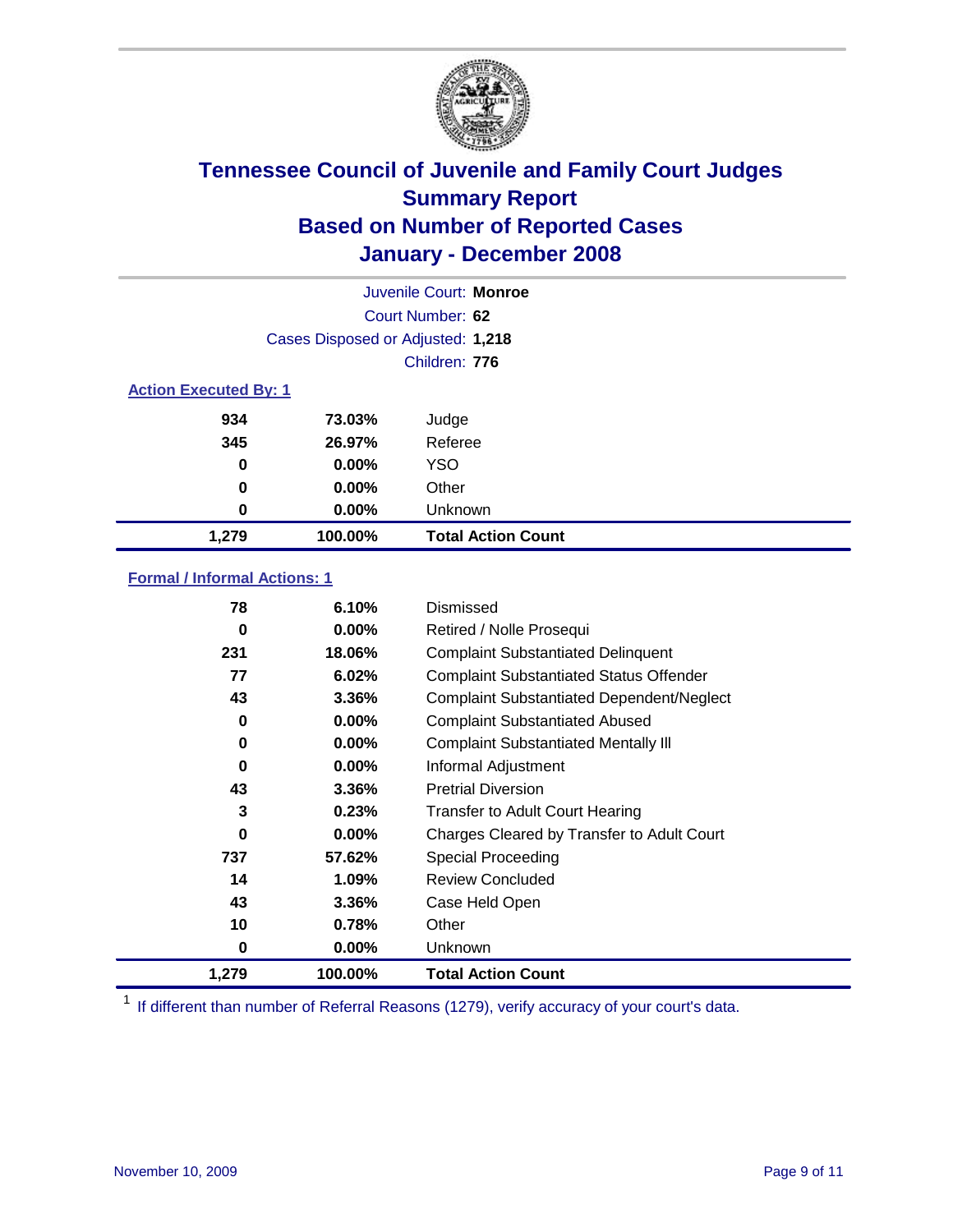

|                       |                                   | Juvenile Court: Monroe                                |
|-----------------------|-----------------------------------|-------------------------------------------------------|
|                       |                                   | Court Number: 62                                      |
|                       | Cases Disposed or Adjusted: 1,218 |                                                       |
|                       |                                   | Children: 776                                         |
| <b>Case Outcomes:</b> |                                   | There can be multiple outcomes for one child or case. |
| 78                    | 2.72%                             | <b>Case Dismissed</b>                                 |
| 3                     | 0.10%                             | Case Retired or Nolle Prosequi                        |
| 32                    | 1.12%                             | Warned / Counseled                                    |
| 371                   | 12.96%                            | <b>Held Open For Review</b>                           |
| 149                   | 5.20%                             | Supervision / Probation to Juvenile Court             |
| 0                     | 0.00%                             | <b>Probation to Parents</b>                           |
| 0                     | 0.00%                             | Referral to Another Entity for Supervision / Service  |
| 45                    | 1.57%                             | Referred for Mental Health Counseling                 |
| 78                    | 2.72%                             | Referred for Alcohol and Drug Counseling              |
| 0                     | 0.00%                             | <b>Referred to Alternative School</b>                 |
| 0                     | 0.00%                             | Referred to Private Child Agency                      |
| 5                     | 0.17%                             | Referred to Defensive Driving School                  |
| 1                     | 0.03%                             | Referred to Alcohol Safety School                     |
| 0                     | 0.00%                             | Referred to Juvenile Court Education-Based Program    |
| 41                    | 1.43%                             | Driver's License Held Informally                      |
| 0                     | 0.00%                             | <b>Voluntary Placement with DMHMR</b>                 |
| 3                     | 0.10%                             | <b>Private Mental Health Placement</b>                |
| 1                     | 0.03%                             | <b>Private MR Placement</b>                           |
| 1                     | 0.03%                             | Placement with City/County Agency/Facility            |
| 50                    | 1.75%                             | Placement with Relative / Other Individual            |
| 27                    | 0.94%                             | Fine                                                  |
| 221                   | 7.72%                             | <b>Public Service</b>                                 |
| 18                    | 0.63%                             | Restitution                                           |
| 0                     | 0.00%                             | <b>Runaway Returned</b>                               |
| 20                    | 0.70%                             | No Contact Order                                      |
| 0                     | $0.00\%$                          | Injunction Other than No Contact Order                |
| 0                     | 0.00%                             | <b>House Arrest</b>                                   |
| 0                     | 0.00%                             | <b>Court Defined Curfew</b>                           |
| 0                     | 0.00%                             | Dismissed from Informal Adjustment                    |
| 0                     | 0.00%                             | <b>Dismissed from Pretrial Diversion</b>              |
| 4                     | 0.14%                             | Released from Probation                               |
| 1                     | 0.03%                             | <b>Transferred to Adult Court</b>                     |
| 0                     | 0.00%                             | <b>DMHMR Involuntary Commitment</b>                   |